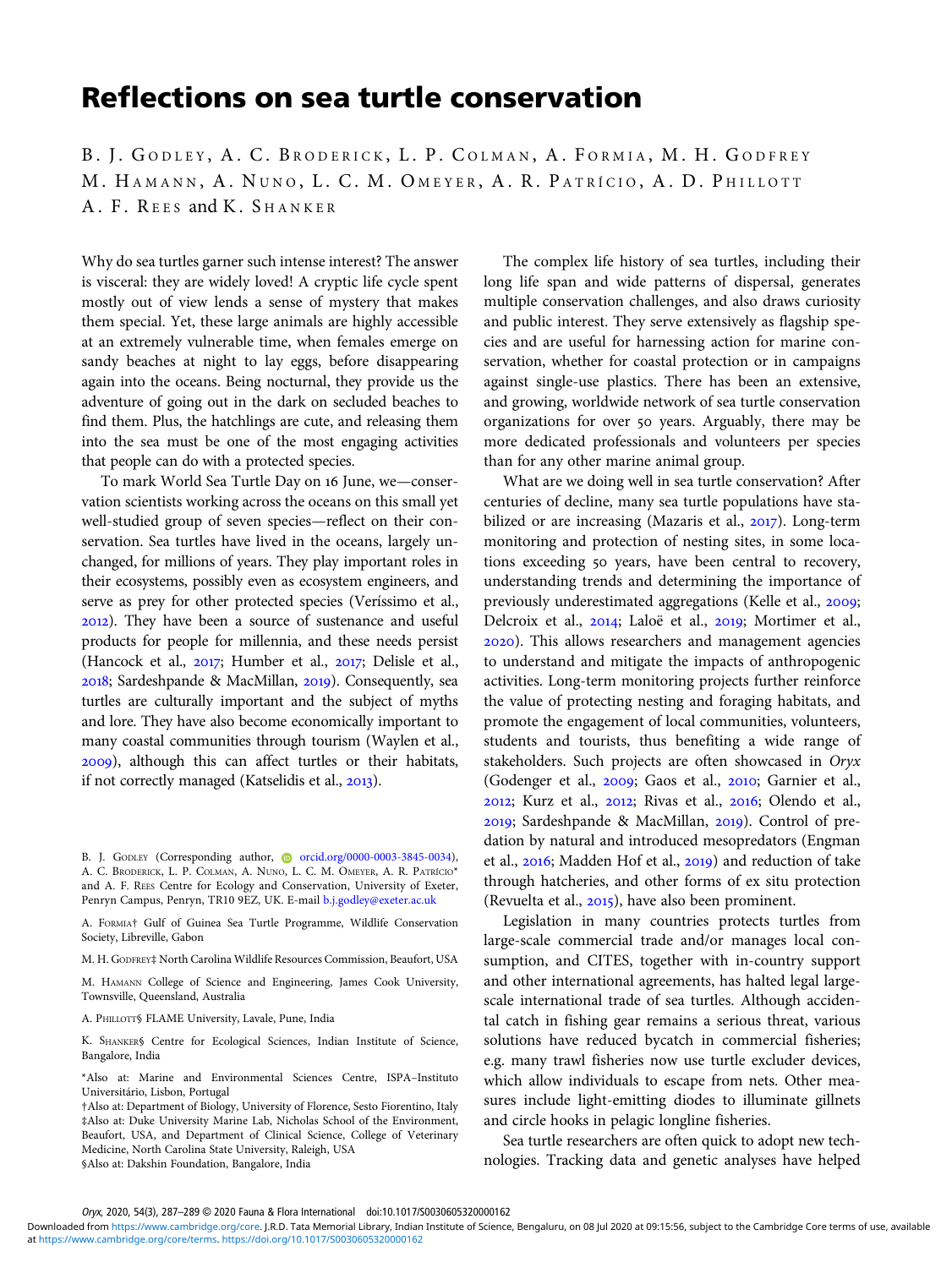reveal the spatial distribution and connectivity of populations across international borders (Metcalfe et al., 2020) and have highlighted key inter-nesting habitats (Hart et al., ). These findings have led to the creation of international collaborative networks, the enhancement of regional conservation actions, and supported the creation of marine protected areas. Additional novel techniques showcased in Oryx range from the use of ultralight aircraft for turtle surveys (Jean et al.,  $2010$ ) to a radio call-in network for fishers, to support their activities and promote bycatch mitigation (Alfaro-Shiguetto et al., 2012).

What should we do better for sea turtles? Rees et al.  $(2016)$  analysed a decade of publications and surmised that, although variable, progress was being made towards answering key questions identified by an international group of experts in 2010. A worrying finding was, however, that inclusion of social dimensions was still lacking in what is an arena dominated by biologists and ecologists. There has been slow progress to assess cultural, legal, and socioeconomic frameworks, hindering the application of research findings in supporting legislation and management, and in designing robust interventions. This lack of incorporation of social sciences is probably hindering our ability to understand threats and adopt sound management practices with relevant stakeholders. Nevertheless, some progress is being made, and increasing attention to interdisciplinary applications in sea turtle conservation is delivering insightful results (Hancock et al., 2017; Delisle et al., 2018).

Given the magnitude of effort worldwide, there is great potential to improve our understanding of what works—or does not—in sea turtle conservation. However, monitoring and evaluation remain challenging and are often neglected despite their potential to provide much needed information. For example, assessments of the best incentives or disincentives for affecting compliance with management measures, of how to allocate efforts beneficially for outreach activities, and of how our efforts translate into behavioural change and ecological improvements, would be game changers.

Although over the last 50 years sea turtle conservation has taken a largely protectionist, non-consumptive approach, there is a clear need to adapt our conservation paradigms to be more inclusive and to consider alternative views, including sustainable use (Delisle et al., 2018, Sardeshpande & MacMillan, 2019). Lack of holistic population demographic data muddies the waters for the potential consumptive use of apparently recovering or recovered populations. Additionally, thresholds of sustainable use, even where exploitation is currently legal, are often poorly identified and lack strong scientific grounding. A key limitation relates to illegal wildlife trade, which often remains an unquantified threat because of the challenge of data collection.

There have been significant efforts to understand the compound, long-lasting effects of commercial fisheries bycatch, including direct and post-release mortality. However, research on bycatch assessments and reduction techniques for artisanal fleets and small-scale fisheries merit continued attention (Nada & Casale, 2011; Mancini et al., 2012; Wildermann et al., 2018). As the majority of the life cycle of sea turtles is spent at sea, more needs to be done to monitor and protect all life stages, beyond the more accessible eggs, hatchlings and nesting females.

Climate change remains a pervasive threat to various sea turtle populations around the globe, with much attention focused on impacts related to temperature-dependent sex determination (Hamann et al., 2013). Studies of this mainly use indirect proxies that can generate significant error, and more work is needed to quantify this phenomenon more precisely. In addition, we know little about how a changing climate will influence turtle dispersal, growth, diet and other life history parameters. Studies of reproductive success vary across species and locations and this should be addressed for a better understanding of population viability, especially in relation to changes in climate.

Attributing a meaningful conservation status to sea turtles remains a challenge, as conventional categorization systems, such as the IUCN Red List of Threatened Species, are a poor fit at both national and global levels (Seminoff & Shanker, 2008). Current Red List categories can lead to flawed conclusions. For example, a small positive change (e.g. increasing abundance trends) as a result of conservation actions following decades of decline can be perceived as cause for reduced protection. In contrast, ill-used, the system can assign an inaccurate high risk of extinction to a species numbering in the millions per ocean basin. Because the IUCN Red List is the most comprehensive global inventory of species conservation status, and highly regarded by governments and funding bodies, assessments can impact support for conservation (Campbell, 2012). Assessments of subpopulations have alleviated some issues but there remains a clear need to shift from a threatened vs not threatened paradigm to more suitable processes of assessments, such as conservation dependent. Additionally, all current assessments focus exclusively on adult cohorts.

In summary, although our reflections reveal that sea turtle conservation could be further enhanced, the accomplishments of the sea turtle conservation community are cause for optimism. There is more to do, and much will be achieved, in no small part because sea turtles are widely loved!

This Editorial and the Oryx articles cited herein are freely available as a virtual issue of the journal at [cambridge.org/](https://cambridge.org/core/journals/oryx/virtual-issues) [core/journals/oryx/virtual-issues.](https://cambridge.org/core/journals/oryx/virtual-issues)

## References

ALFARO-SHIGUETO, J., MANGEL, J.C., DUTTON, P.H., SEMINOFF, J.A. & GODLEY, B.J. (2012) Trading information for conservation: